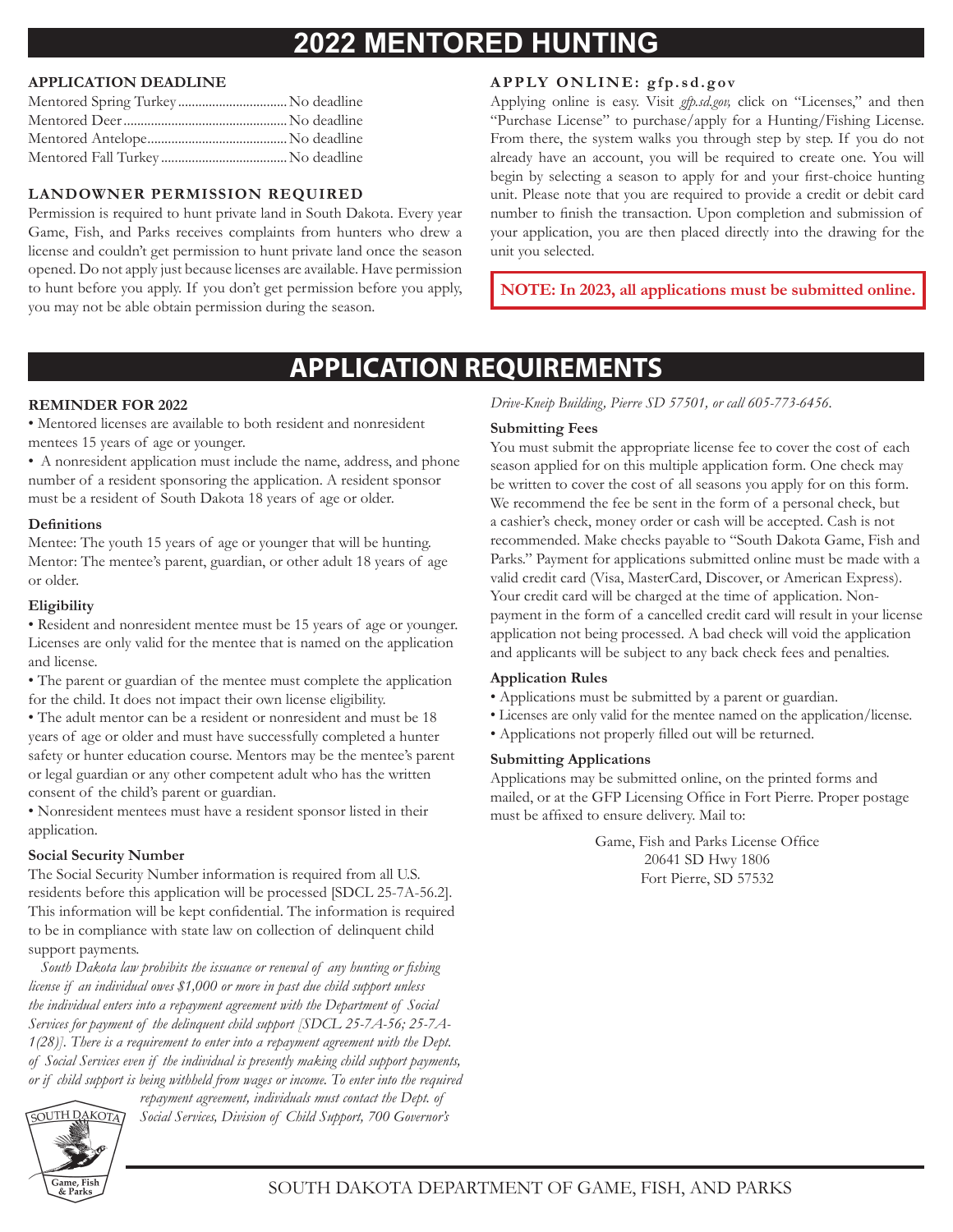# **SEASON APPLICATION INFORMATION**

Use the entire 8-digit number in the first column when filling out "Unit-Type" on the application.

TRIBAL TRUST LANDS. State licenses are valid on private, deeded lands within the exterior boundaries of an Indian reservation. Persons wishing to hunt on tribal lands should contact the appropriate tribal office concerning tribal licenses.

**NOTE: The purchase of a mentored hunting license does not affect eligibility of the parent/guardian for other deer, antelope and turkey seasons.**

## **MENTORED SPRING TURKEY**

**Season Dates:** Mentored Spring Turkey licenses are valid during the established 2022 spring turkey season.

**License Eligibility:** A mentor may be the mentee's parent or guardian or any other competent adult who has the written consent of the mentee's parent or guardian. A nonresident application must include the name, address, and phone number of a resident sponsoring the application. Mentored Spring Turkey hunters are ineligible to purchase a regular Archery Spring Turkey or Prairie Spring Turkey license.

**Individual License Quota:** One mentored Spring Turkey license per mentee. Applicants may purchase a license throughout the season by applying online, via mail, or at the License Office in Fort Pierre. Please allow ample time (7-10 business days) for the license to be processed and mailed to you before you leave for your hunt.

**Processing Licenses:** Applications are being accepted for this season. Licenses will be processed beginning in late February.

### **SEASON-UNIT-TYPE CHOICES:**

**MST-ST1-32** Specific season and unit information will be provided with the license. Mentored Spring Turkey licenses are valid statewide wherever a Spring Turkey unit is open. However, unit specific and season specific equipment restrictions apply as outlined in the Prairie Spring Turkey and Archery Spring Turkey season information. Valid for one male wild turkey.

Unlimited resident (\$5); Unlimited nonresident (\$10) License not valid in Custer State Park.

## **MENTORED FALL TURKEY**

**Season Dates:** Mentored Fall Turkey licenses are valid during the established 2022 Prairie Fall Turkey season.

**License Eligibility:** A mentor may be the mentee's parent or guardian or any other competent adult who has the written consent of the mentee's parent or guardian. A nonresident application must include the name, address, and phone number of a resident sponsoring the application. Mentored Fall Turkey hunters are ineligible to purchase a regular Prairie Fall Turkey license.

**Individual License Quota:** One mentored Fall Turkey license per mentee. Applicants may purchase a license throughout the season by applying online, via mail, or at the License Office in Fort Pierre. Please allow ample time (7-10 business days) for the license to be processed and mailed to you before you leave for your hunt.

**Processing Licenses:** Applications are being accepted for this season. Licenses will be processed beginning in late July.

### **SEASON-UNIT-TYPE CHOICES:**

**MFT-ST1-31** Mentored Fall Turkey licenses are valid statewide wherever a Fall Turkey unit is open. Unit specific equipment restrictions apply as outlined in the Prairie Fall Turkey season. Valid for one any turkey.

Unlimited resident (\$5); Unlimited nonresident (\$10) License not valid in Custer State Park.

# **MENTORED ANTELOPE**

**Season Dates:** Mentored Antelope licenses are valid during the established 2022 Archery Antelope and the Firearm Antelope seasons. Firearms may not be used during the Archery Antelope season.

**License Eligibility:** A mentor may be the mentee's parent or guardian or any other competent adult who has the written consent of the mentee's parent or guardian. A nonresident application must include the name, address, and phone number of a resident sponsoring the application. Mentored antelope hunters are ineligible to purchase a regular Archery Antelope or Firearm Antelope license.

**Individual License Quota:** One mentored antelope license per mentee. Applicants may purchase a license throughout the season by applying online, via mail, or at the License Office in Fort Pierre. Please allow ample time (7-10 business days) for the license to be processed and mailed to you before you leave for your hunt.

**Processing Licenses:** Applications are being accepted for this season. Licenses will be processed beginning in late July.

#### **SEASON-UNIT-TYPE CHOICES:**

**MHA-ST1-43** Mentored antelope licenses are valid only in units open for Archery Antelope and Firearm Antelope seasons. Firearms may not be used during the Archery Antelope season. All unit, date and equipment restrictions apply as outlined in the archery and firearms seasons. Valid for one doe/fawn antelope.

Unlimited resident (\$5); Unlimited nonresident (\$10)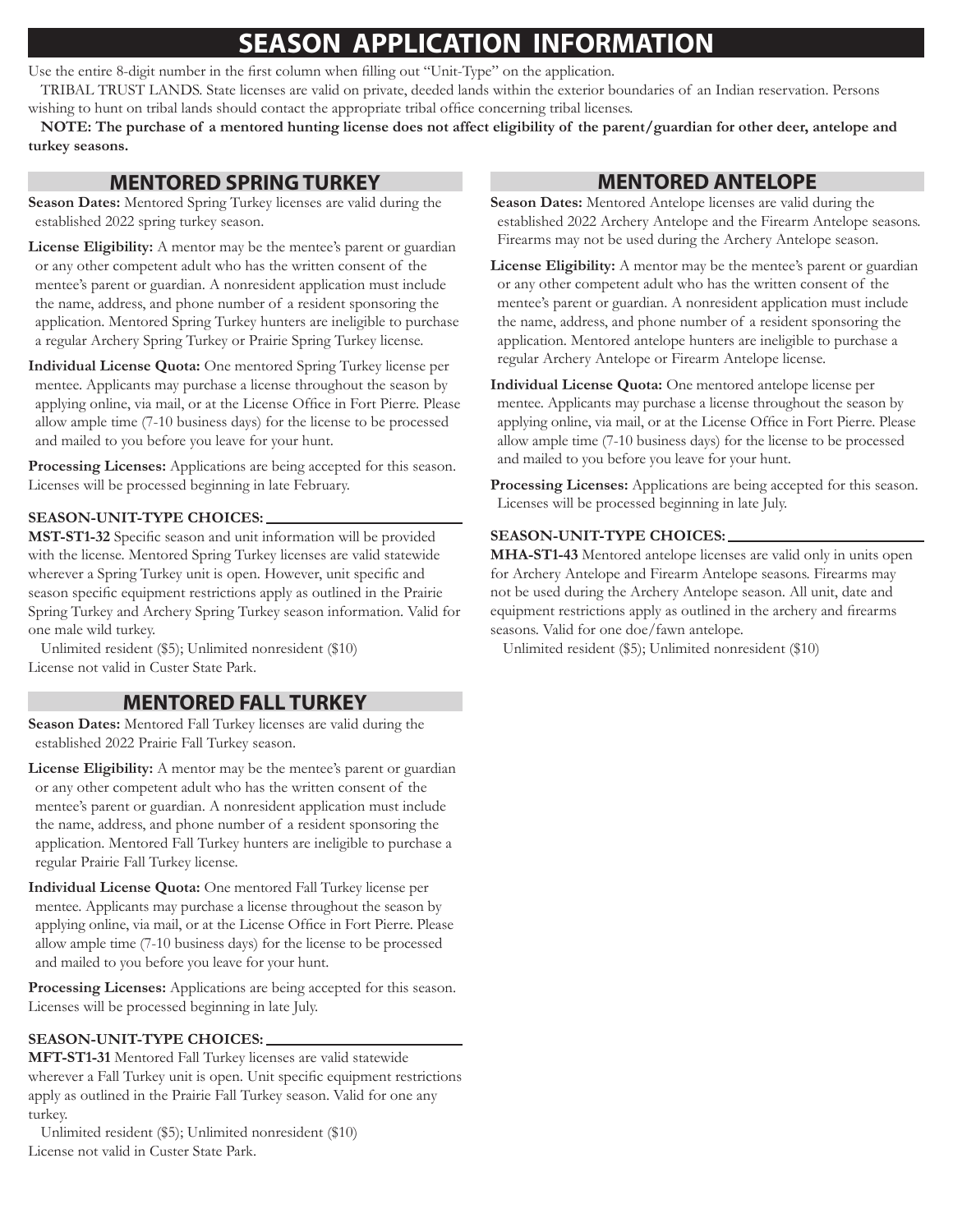### **MENTORED DEER**

**Season Dates:** Mentored Deer licenses are valid during the 2022 Youth and Apprentice Deer season, September 10, 2022 to January 1, 2023.

- **License Eligibility:** A mentor may be the mentee's parent or guardian or any other competent adult who has the written consent of the mentee's parent or guardian. Mentored deer hunters are ineligible to purchase a Youth Deer license or apply in any other firearm deer seasons.
- **Processing Licenses:** Applications are being accepted for this season. Licenses will be processed beginning in late July.

**Individual License Quota:** One Mentored Deer license per mentee. Applicants may purchase a license throughout the season by applying online, via mail, or at the License Office in Fort Pierre. Please allow ample time (7-10 business days) for the license to be processed and mailed to you before you leave for your hunt.

#### **SEASON-UNIT-TYPE CHOICES:**

**MHD-03-** License is valid in West River Deer hunting units: 02A, 15A, 15B, 31A, 35A, 35C, 35L, 49A, 49B, 53A, 53C, and 64A (see map for open area), all national parks and monuments, and Fort Meade Bureau of Land Management South Unit and the signed portion of the North Unit are closed to this season. See Access Permits section above for certain areas.

**03:** License valid for one Any Antlerless Deer. Unlimited resident (\$5); Unlimited nonresident (\$10)

**MHD-13**- License is valid for that portion of the state not included in Unit MHD-03, excluding Farm Island State Recreation Area, LaFramboise Island State Nature Area, Custer State Park, and all national parks and monuments. Also, mentored deer hunting is not allowed on Sand Lake National Wildlife Refuge, Lacreek National Wildlife Refuge, Lake Andes National Wildlife Refuge, and Waubay National Wildlife Refuge unless otherwise allowed by the refuge. See Access Permits section below for certain areas

**13:** License valid for one Antlerless Whitetail.

Unlimited resident (\$5); Unlimited nonresident (\$10)

**ACCESS PERMITS:** In addition to a Mentored License, a FREE Access Permit is required to hunt certain areas during this season.

• Hill Ranch GPA; Little Moreau GPA; all Custer National Forest Service land within Harding County; Brule Bottom GPA, Pease GPA, Boyer GPA and certain Corp of Engineer area lands along the Missouri River in Brule and Buffalo counties that are directly adjacent to these three GPAs: Free Access Permit required.

» The Access Permits for these areas are not limited and both residents and nonresidents may apply.

» For more information on these areas, view; Unit 27L (Hill Ranch GPA), Unit 24B (Little Moreau GPA), and Unit 35L (Custer National Forest Land within Harding Co.) on the West River firearms page of the 2022 Deer Application and Unit 13L (Brule Bottom GPA, Pease GPA, Boyer GPA and certain Corp of Engineer area lands along the Missouri River in Brule and Buffalo counties that are directly adjacent to these three GPAs) on the East River firearms page of the 2022 Deer Application.

» To obtain these permits, you must first purchase the license type that is valid for these areas. After you have received your license, you may apply for the Access Permits only on the GFP website.

» This permit may be obtained at any time throughout the season and must be printed at home. For more information, visit: *gfp.sd.gov/ pages/access-permit*

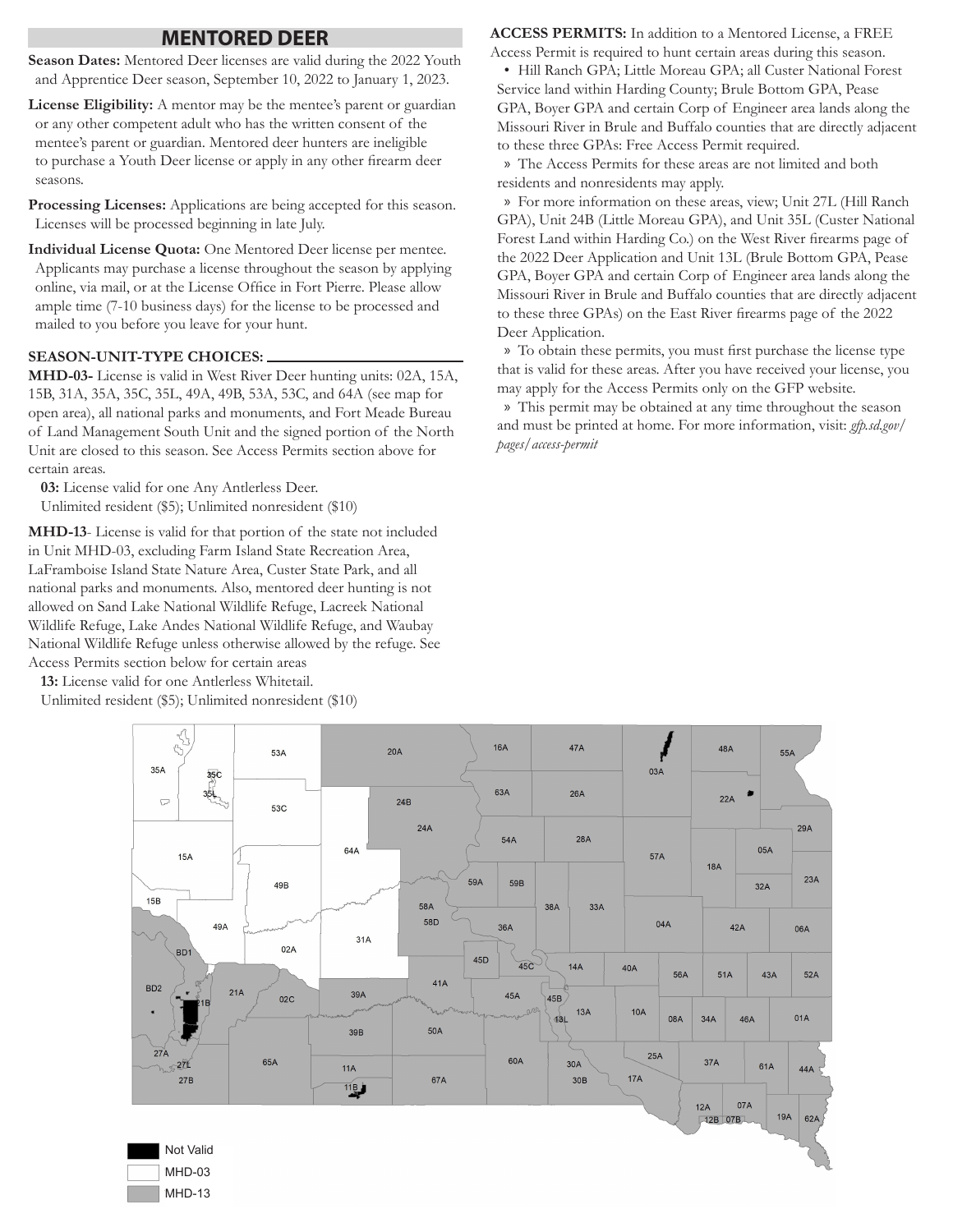#### **CHRONIC WASTING DISEASE**

Chronic Wasting Disease (CWD) is a fatal disease of the central nervous system found in both captive and free-ranging deer and elk. The South Dakota Department of Game, Fish and Parks (GFP) has been conducting surveillance for CWD since 1997 to determine disease presence and prevalence across the state. Chronic wasting disease has been confirmed in free-ranging deer or elk in Bennett, Buffalo, Butte, Corson, Custer, Fall River, Haakon, Harding, Jackson, Lawrence, Lyman, Meade, Mellette, Pennington, Perkins, Stanley, Sully, Tripp, and Ziebach counties, including Custer State Park and Wind Cave National Park.

Carcass transportation and disposal regulations apply for all harvested deer or elk that is transported from the county of harvest or from another state back into South Dakota. In summary, the regulations include the following:

- Hunters are recommended to leave as much of the unusable carcass as possible at the location of the harvest in a discrete location. Make arrangements with landowner on property where permission has been granted.
- Regulations do not prohibit a hunter from transporting a deer or elk carcass from the harvest location to anywhere in the state.
- If any portion of the carcass is transported from the county of harvest, the hunter is required to dispose of all carcass remains with a waste management provider, if an allowable trash item, or with a permitted landfill.
- If you are not moving a deer or elk carcass from the county of harvest, the regulations do not apply unless the carcass is delivered to a game processor or taxidermist. Returning carcass remains to public lands and using road ditches to dispose of carcass remains is illegal. Make sure permission is granted prior to disposing carcasses on private land.
- Deer or elk carcasses from another state brought back into South Dakota must be disposed of with a waste management provider or landfill that accepts carcass parts.
- Game processors and taxidermists, regardless of the location of harvest, are required to dispose of all carcass remains with a waste management provider, if an allowable trash item, or with a permitted landfill.

The goal of surveillance strategies in South Dakota is to determine the likely spread of CWD to new units where the disease has not been detected in wild, free-ranging deer and elk. Hunters who would like to get their deer tested for CWD can voluntarily submit a sample for testing. As a voluntary submission, hunters will be responsible for the cost of shipping and any professional sample collection costs unless the hunter delivers a sample to a GFP Office or sample collection area. GFP will pay for the testing cost of the sample at South Dakota State University Animal Disease and Research Diagnostics Lab (SDSU ADRDL). Results will be sent to both the hunter and GFP. These results will supplement GFP's surveillance effort across the state. The process for collecting samples from a harvested elk or deer (same process) and how to properly submit to SDSU ADRDL can be found at *gfp.sd.gov/cwd-testing*.

More detailed information on hunter submissions for CWD testing will become available prior to the start of the season. For more information CWD, visit *gfp.sd.gov/chronic-wasting-disease*.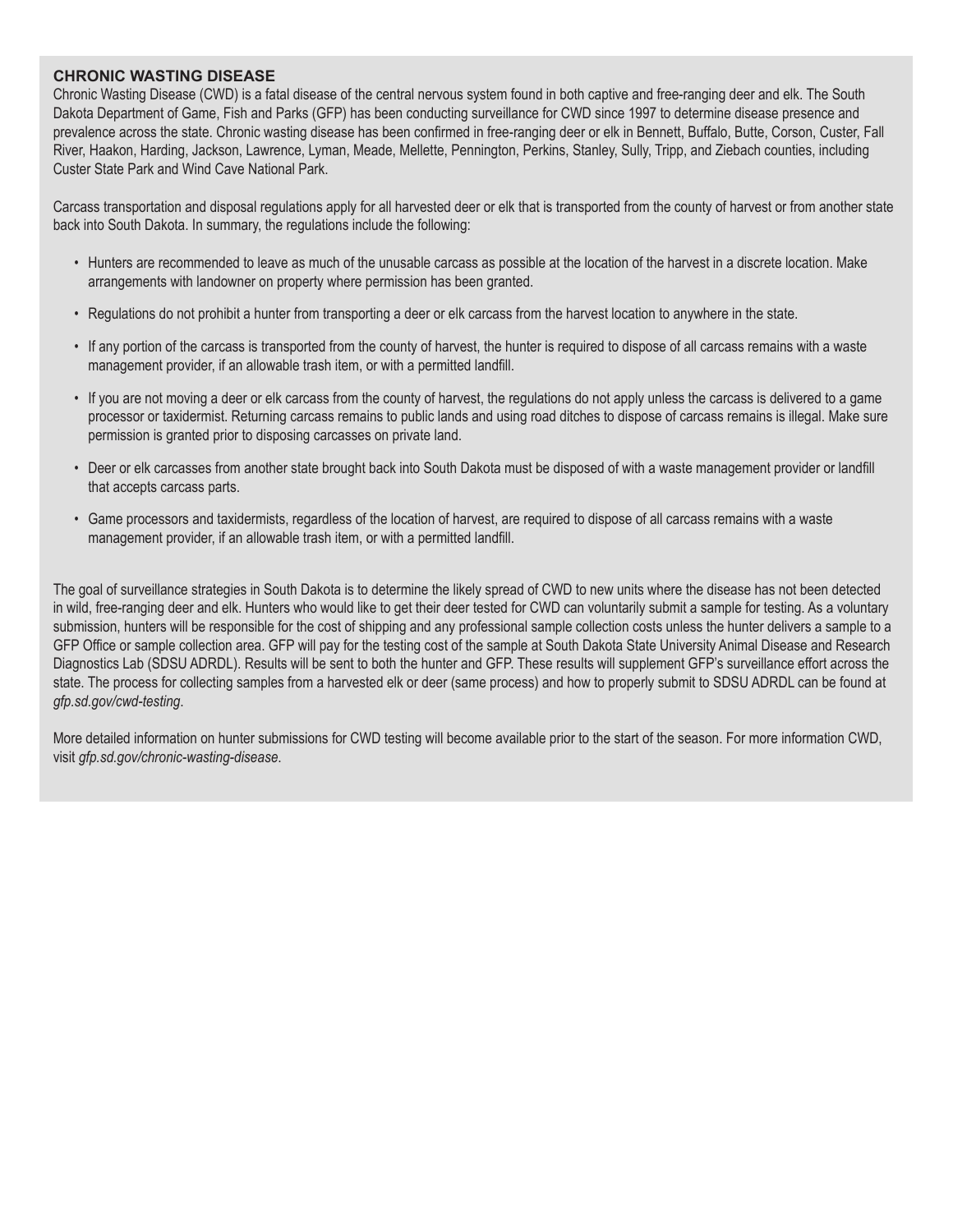# **MENTORED HUNT REQUIREMENTS AND RESTRICTIONS**

- A mentor may be the mentee's parent or guardian or any other competent adult who has the written consent of the mentee's parent or guardian. A nonresident application must include the name, address, and phone number of a resident sponsoring the application. They may purchase one mentor deer, one mentor antelope, one mentor spring turkey and one mentor fall turkey license for each mentee.
- Each resident license costs \$5. Nonresident licenses are \$10 each.
- Mentee must be 15 year of age or younger.
- A mentee must be accompanied by an unarmed parent, guardian, or designated mentor and within the immediate physical control, direct supervision, and responsibility of the mentor.
- An adult mentor cannot accompany more than one mentee at any given time.
- A hunting party cannot exceed six people, including the mentee(s).
- An adult mentor must have successfully completed a hunter safety or hunter education course, carry their certification card and must be at least 18 years old.
- All unit, date, and equipment restrictions apply for each respective season.
- Mentees designated on a mentored license are ineligible to receive a regular license for that season (youth deer, archery and firearm antelope, any firearms deer season, fall turkey, or spring turkey).
- Nonresident mentees must provide resident sponsor information.

| Visit our website at:<br>20641 SD Hwy 1806<br>Monday - Friday<br>605.223.7660 | <b>FOR MORE INFORMATION:</b> |
|-------------------------------------------------------------------------------|------------------------------|
| gfp.sd.gov<br>Fort Pierre, SD 57532<br>TTY: 605.223.7684<br>8 a.m. - 5 p.m.   |                              |

# **APPLICATION INSTRUCTIONS**

**1. Season/Unit/Type Choices:** Fill in your unit-type choice from the choices provided with each season. You may apply for multiple seasons with this form. For example, you may apply for mentored deer on season one, mentored antelope on season two, mentored fall turkey on season three and mentored spring turkey on season four. You would only need to fill out one form and provide one check to cover the cost of all applications.

#### **MENTEE INFORMATION:**

- **2. Print Name:** Print the mentee's complete name, with FIRST NAME first, followed by middle initial and last name. Leave a space between each.
- **3. Date of Birth:** Enter the mentee's date of birth, month first, followed by day and year. For example, a birth date of March 8, 2007, would be entered 03-08-2007. **4. Gender:** Check the appropriate box for the mentored hunter/child.
- 

#### **MENTOR INFORMATION:**

- **5. Social Security Number:** Last four digits only. This information is required by state law and applications that do not include the SSN will be rejected. See information under "application requirements."
- **6. Date of Birth:** Enter your date of birth, month first, followed by day and year. For example, a birth date of March 8, 1971, would be entered 03-08-1971.
- **7. Driver License or Identification Card Number:** If you possess one, please enter your driver's license number, even if it duplicates your Social Security Number. Those without a driver's license must enter your state-issued and expiration-dated South Dakota ID card number. Include the two-letter abbreviation for the state or province your driver's license was issued from.
- **8. Print Name:** Print your complete name, with FIRST NAME first, followed by middle initial and last name. Leave a space between each.
- **9. Mailing Address:** Licenses will be mailed to the address provided on the application. Those returned as "undeliverable" will be held in the License Office until a correct address is provided.
- **10. Phone Number:** Enter your daytime phone number. This information is kept confidential and is used only for contacting and/or surveying hunters.
- **11. E-mail Address:** This information is optional, but is helpful if there is a need to contact or send updates on information. We request that you fill this out if you have a personal e-mail address.
- **12. Gender:** Check the appropriate box.
- **13. Mailing List Opt-Out:** Applications are considered "public record" and from time to time the Game, Fish and Parks Commission receives requests from groups and businesses for these names and addresses. If you wish to keep your name from appearing on these lists, you may check this box. You will still be included in official GFP mailings such as season surveys.
- **14. Suspended Privileges:** Any person who has had hunting, fishing or trapping privileges revoked or suspended in any state or country may not purchase a license for or exercise that same privilege in South Dakota during the period of the revocation or suspension.
- **15. Residency:** Check the appropriate box to indicate that you qualify and are applying as a resident, or applying as a nonresident. If you are a nonresident, you must complete the "Resident Sponsor" section.
- **16. Resident Sponsor:** If you are a nonresident, you must include the name (first and last name), address, and phone number of a sponsor who is a resident of South Dakota. This information must be provided on the application form or the application will be rejected.
- **17. Donate To Second Century Habitat Fund, TIPs, or SAH:** You may make a donation to the Second Century Habitat Fund, Turn In Poachers (TIPs), or Sportsmen Against Hunger (SAH) programs by checking one of the blanks at the bottom of the application and including an amount greater than the license fee in your payment. Any amount over the license fee will be donated to the selected program when one of the boxes is checked. If neither of the boxes is checked, the overpayment will be refunded. Your contributions are tax deductible.
- **18. Sign Application:** This application must be signed by the parent or guardian to be valid. Applications that are not signed will not be processed for a license.

*Review your application form to make certain all required information is completed and accurate.* 

*Carefully tear or cut the one page form from this pamphlet, and mail the application to:*

**Game, Fish and Parks License Office 20641 SD Hwy 1806 Fort Pierre, SD 57532**